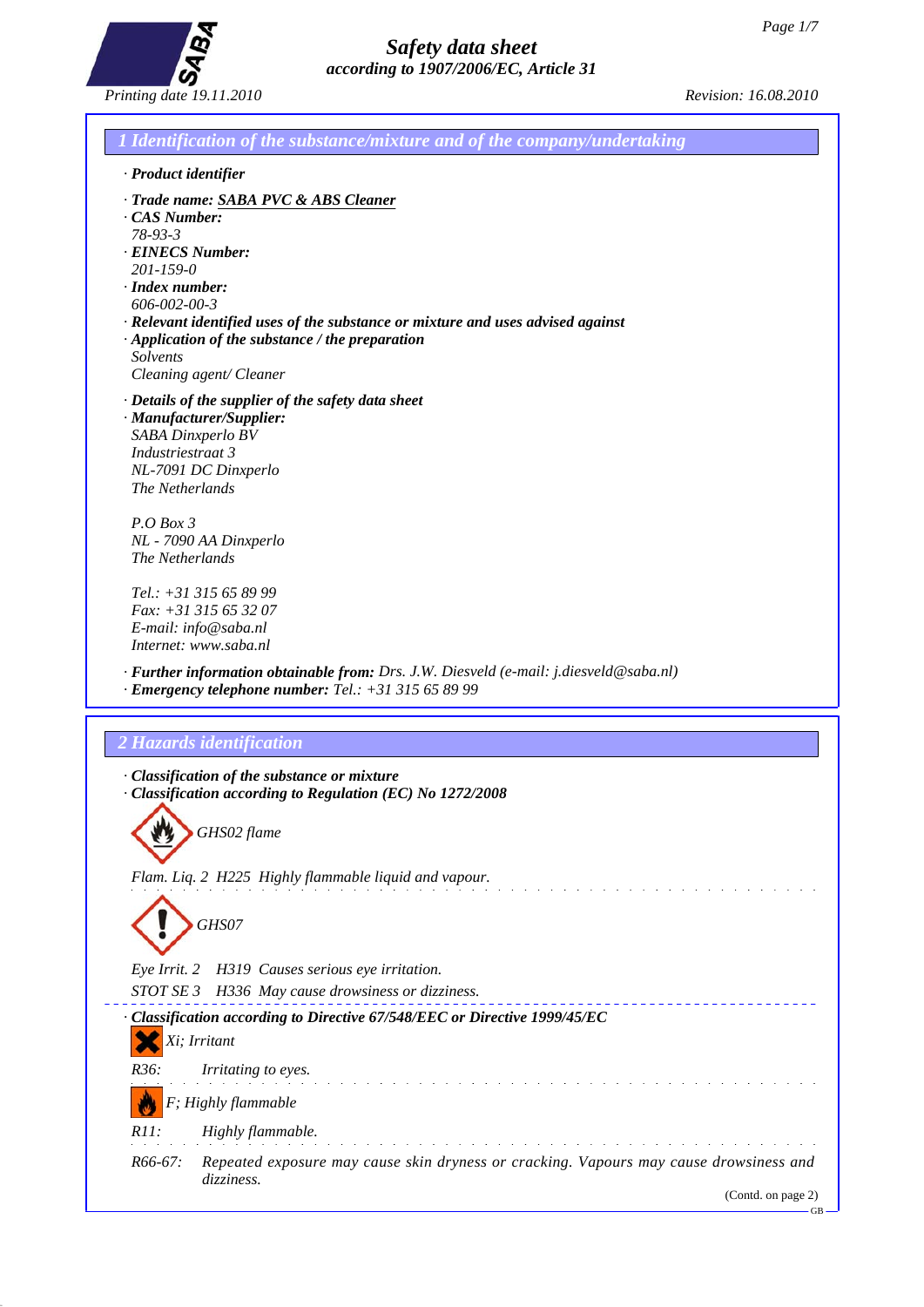*Printing date 19.11.2010 Revision: 16.08.2010*

|                       | (Contd. of page 1)<br>· Information concerning particular hazards for human and environment:<br>At long or repeated contact with skin it may cause dermatitis due to the degreasing effect of the solvent. |
|-----------------------|------------------------------------------------------------------------------------------------------------------------------------------------------------------------------------------------------------|
| · Label elements      |                                                                                                                                                                                                            |
|                       | · Labelling according to Regulation (EC) No 1272/2008                                                                                                                                                      |
|                       | The substance is classified and labelled according to the CLP regulation.                                                                                                                                  |
|                       | · Hazard pictograms GHS02, GHS07                                                                                                                                                                           |
| · Signal word Danger  |                                                                                                                                                                                                            |
|                       | · Hazard-determining components of labelling: Void                                                                                                                                                         |
| · Hazard statements   |                                                                                                                                                                                                            |
| H <sub>225</sub>      | Highly flammable liquid and vapour.                                                                                                                                                                        |
|                       | H319+EUH066 Causes serious eye irritation. Repeated exposure may cause skin dryness or cracking.                                                                                                           |
| H336                  | May cause drowsiness or dizziness.                                                                                                                                                                         |
|                       | · Precautionary statements                                                                                                                                                                                 |
| P <sub>210</sub>      | Keep away from heat/sparks/open flames/hot surfaces. - No smoking.                                                                                                                                         |
| P <sub>241</sub>      | Use explosion-proof electrical/ventilating/lighting/equipment.                                                                                                                                             |
|                       | P303+P361+P353 IF ON SKIN (or hair): Remove/Take off immediately all contaminated clothing. Rinse<br>skin with water/shower.                                                                               |
|                       | P305+P351+P338 IF IN EYES: Rinse cautiously with water for several minutes. Remove contact lenses, if<br>present and easy to do. Continue rinsing.                                                         |
| P <sub>405</sub>      | Store locked up.                                                                                                                                                                                           |
| <i>P501</i>           | Dispose of contents/container in accordance with local/regional/national/international<br>regulations.                                                                                                     |
| $\cdot$ Other hazards |                                                                                                                                                                                                            |

*· vPvB: Not applicable.*

#### *3 Composition/information on ingredients*

- *· Chemical characterization: Substances*
- *· CAS No. Description*
- *78-93-3 butanone*
- *· Identification number(s)*
- *· EINECS Number: 201-159-0*
- *· Index number: 606-002-00-3*

#### *4 First aid measures*

- *· Description of first aid measures*
- *· General information: Take affected persons out of danger area and lay down.*
- *· After inhalation:*
- *Supply fresh air. If required, provide artificial respiration. Keep patient warm. Consult doctor if symptoms persist.*
- *In case of unconsciousness place patient stably in side position for transportation.*
- *· After skin contact:*
- *Immediately wash with water and soap and rinse thoroughly. Generally the product does not irritate the skin.*
- *· After eye contact:*

*Rinse opened eye for several minutes under running water. If symptoms persist, consult a doctor.*

*· After swallowing:*

*Rinse out mouth and then drink plenty of water.*

*Do not induce vomiting; call for medical help immediately.*

(Contd. on page 3)

GB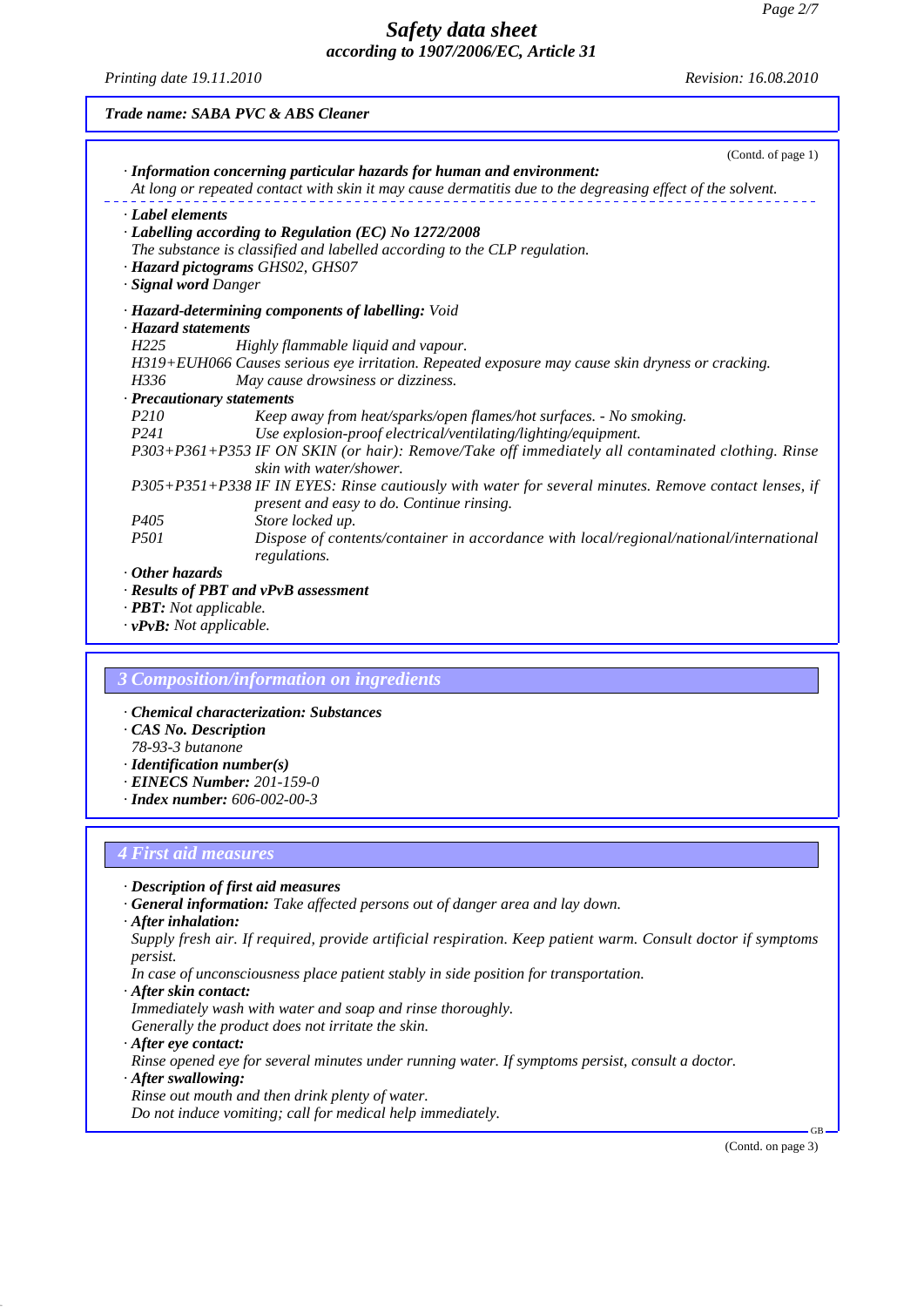*Printing date 19.11.2010 Revision: 16.08.2010*

(Contd. of page 2)

### *Trade name: SABA PVC & ABS Cleaner*

*5 Firefighting measures*

- *· Extinguishing media*
- *· Suitable extinguishing agents:*
- *CO2, extinguishing powder or water spray. Fight larger fire with alcohol resistant foam.*
- *· For safety reasons unsuitable extinguishing agents: Water with full jet*
- *· Special hazards arising from the substance or mixture*
- *In case of fire, the following can be released: Carbon monoxide and carbon dioxide*
- *· Advice for firefighters*
- *· Protective equipment:*
- *Wear fully protective suit.*
- *Wear self-contained respiratory protective device.*
- *Do not inhale explosion gases or combustion gases.*

*6 Accidental release measures*

- *· Personal precautions, protective equipment and emergency procedures Keep people at a distance and stay on the windward side. Wear protective equipment. Keep unprotected persons away.*
- *· Environmental precautions: Do not allow to enter sewers/ surface or ground water.*
- *· Methods and material for containment and cleaning up:*
- *Absorb with liquid-binding material (sand, diatomite, acid binders, universal binders, sawdust).*
- *Dispose contaminated material as waste according to item 13.*
- *Ensure adequate ventilation.*
- *Do not flush with water or aqueous cleansing agents*
- *· Reference to other sections See Section 8 for information on personal protection equipment.*

### *7 Handling and storage*

#### *· Handling:*

- *· Precautions for safe handling Store in cool, dry place in tightly closed receptacles. Ensure good ventilation/exhaustion at the workplace.*
- *· Information about fire and explosion protection: Keep ignition sources away - Do not smoke.*
- *Protect against electrostatic charges.*
- *· Conditions for safe storage, including any incompatibilities*
- *· Storage:*
- *· Requirements to be met by storerooms and receptacles: Store only in the original receptacle. Store in a cool location.*
- *· Information about storage in one common storage facility: Store away from foodstuffs.*
- *· Further information about storage conditions: Store in cool, dry conditions in well sealed receptacles.*

*8 Exposure controls/personal protection*

*· Additional information about design of technical facilities: No further data; see item 7.*

(Contd. on page 4)

GB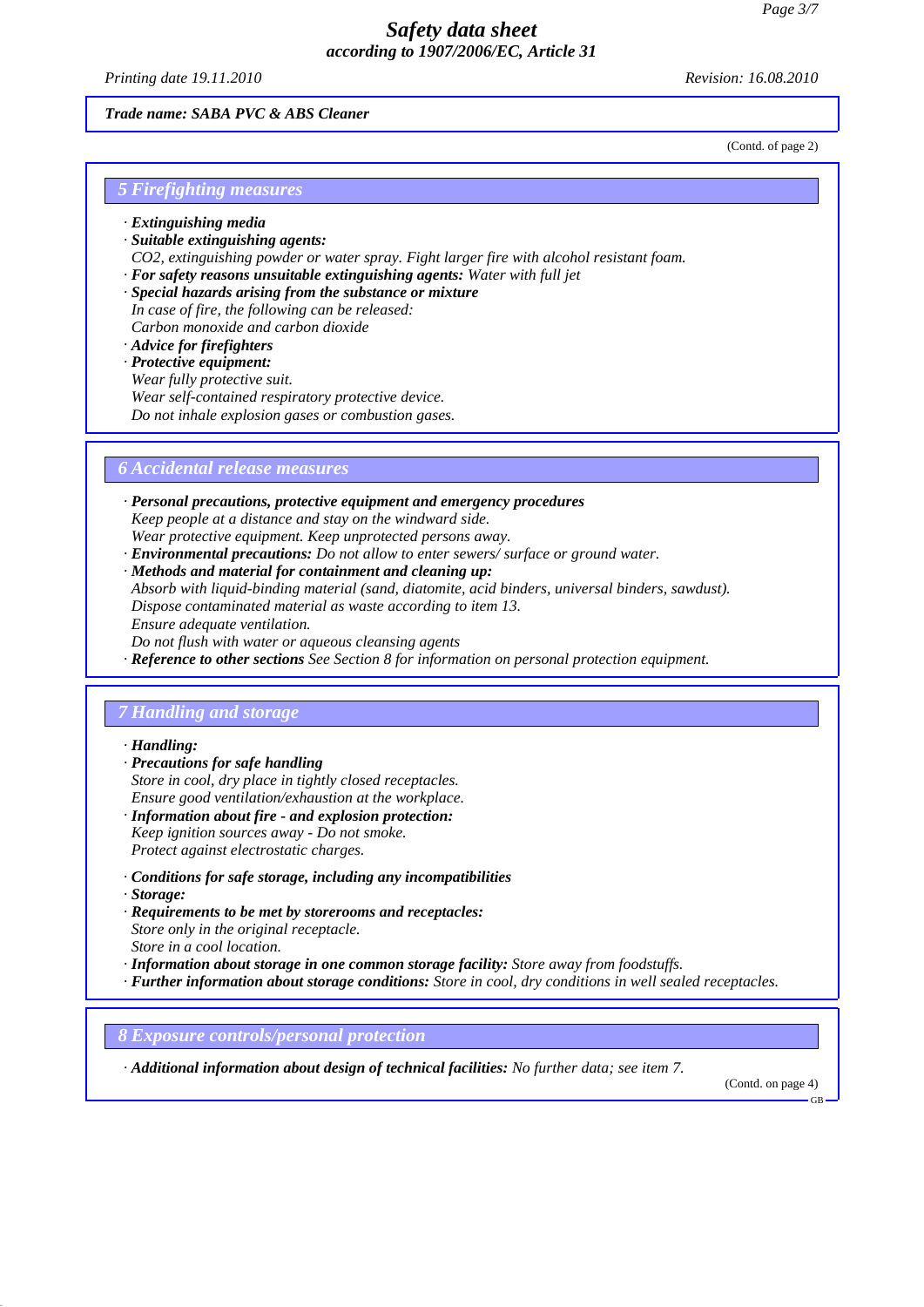*Printing date 19.11.2010 Revision: 16.08.2010*

*Trade name: SABA PVC & ABS Cleaner*

(Contd. of page 3)

|                  | Control parameters                                                                                                                                               |
|------------------|------------------------------------------------------------------------------------------------------------------------------------------------------------------|
|                  | · Ingredients with limit values that require monitoring at the workplace:                                                                                        |
|                  | 78-93-3 butanone                                                                                                                                                 |
|                  | WEL Short-term value: 899 mg/m <sup>3</sup> , 300 ppm                                                                                                            |
|                  | Long-term value: 600 mg/m <sup>3</sup> , 200 ppm                                                                                                                 |
|                  | Sk                                                                                                                                                               |
|                  | · Additional information: The lists valid during the making were used as basis.                                                                                  |
|                  | · Exposure controls                                                                                                                                              |
|                  | · Personal protective equipment:                                                                                                                                 |
|                  | · General protective and hygienic measures:                                                                                                                      |
|                  | The usual precautionary measures are to be adhered to when handling chemicals.                                                                                   |
|                  | Keep away from foodstuffs, beverages and feed.                                                                                                                   |
|                  | Immediately remove all soiled and contaminated clothing                                                                                                          |
|                  | Wash hands before breaks and at the end of work.                                                                                                                 |
|                  | Avoid contact with the eyes and skin.                                                                                                                            |
|                  | · Respiratory protection:                                                                                                                                        |
|                  | In case of brief exposure or low pollution use respiratory filter device. In case of intensive or longer exposure                                                |
|                  | use self-contained respiratory protective device.                                                                                                                |
|                  | Use suitable respiratory protective device in case of insufficient ventilation.                                                                                  |
|                  | Short term filter device:                                                                                                                                        |
| Filter A         |                                                                                                                                                                  |
|                  | · Protection of hands:                                                                                                                                           |
|                  | The glove material has to be impermeable and resistant to the product/the substance/the preparation.                                                             |
|                  | Selection of the glove material on consideration of the penetration times, rates of diffusion and the                                                            |
|                  | degradation                                                                                                                                                      |
|                  | · Material of gloves                                                                                                                                             |
|                  | The selection of the suitable gloves does not only depend on the material, but also on further marks of quality<br>and varies from manufacturer to manufacturer. |
|                  | · Penetration time of glove material                                                                                                                             |
|                  | The exact break trough time has to be found out by the manufacturer of the protective gloves and has to be                                                       |
| <i>observed.</i> |                                                                                                                                                                  |
|                  | $\cdot$ For the permanent contact of a maximum of 15 minutes gloves made of the following materials are                                                          |
| suitable:        |                                                                                                                                                                  |
|                  | Neoprene gloves                                                                                                                                                  |
|                  | $\cdot$ Eye protection:                                                                                                                                          |
|                  |                                                                                                                                                                  |
|                  | Tightly sealed goggles                                                                                                                                           |
|                  |                                                                                                                                                                  |
|                  | · Body protection: Protective work clothing                                                                                                                      |

| <b>General Information</b><br>$\cdot$ Appearance:                                 | · Information on basic physical and chemical properties |  |
|-----------------------------------------------------------------------------------|---------------------------------------------------------|--|
| Form:                                                                             | Liquid                                                  |  |
| Colour:                                                                           | Colourless                                              |  |
| $\cdot$ Odour:                                                                    | Characteristic                                          |  |
| $\cdot$ Change in condition<br><b>Boiling point/Boiling range:</b> $79^{\circ}$ C | Melting point/Melting range: $-86.3^{\circ}C$           |  |
| · Flash point:                                                                    | $-4^{\circ}C$                                           |  |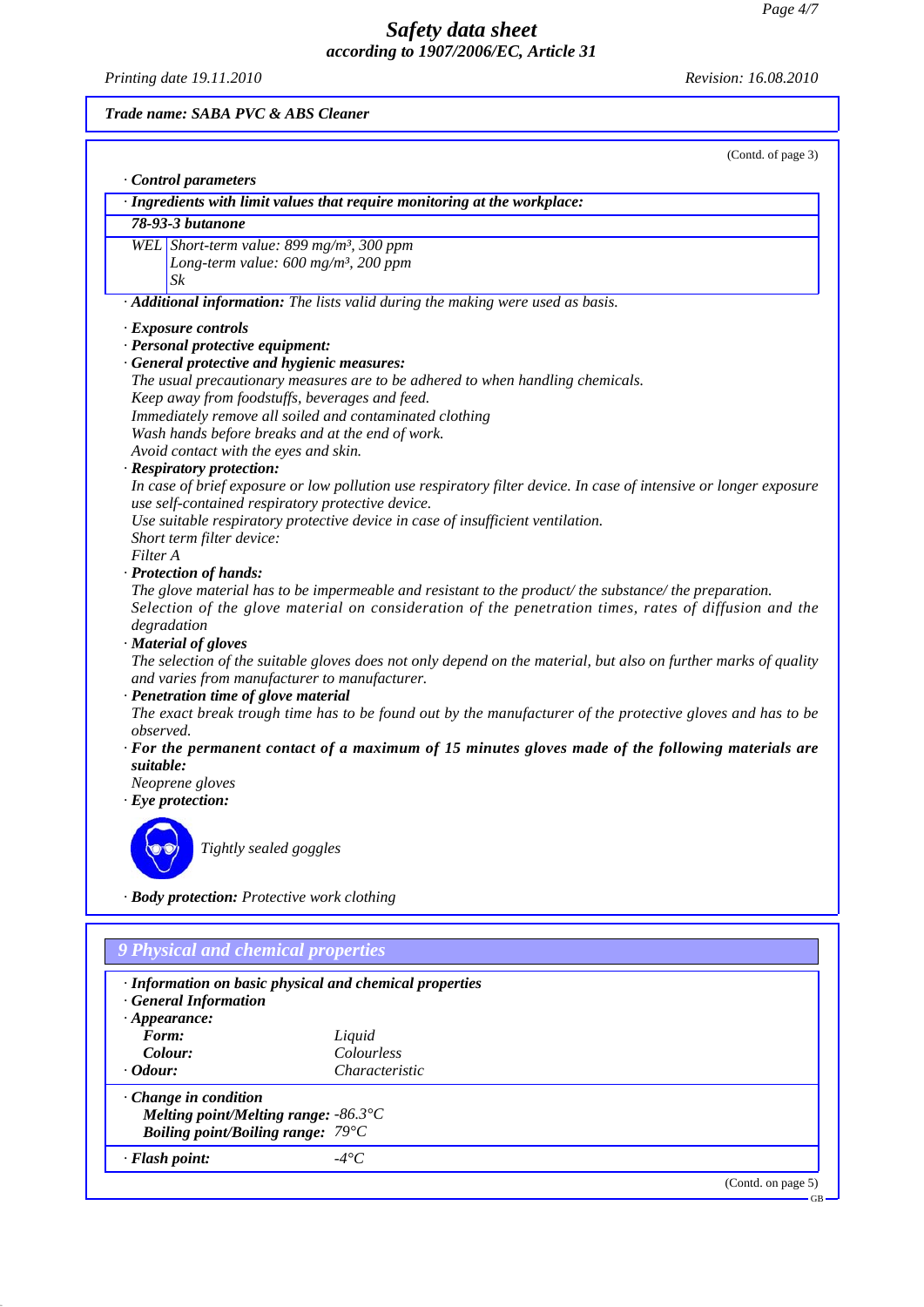*Printing date 19.11.2010 Revision: 16.08.2010*

### *Trade name: SABA PVC & ABS Cleaner*

|                                                                                    | (Contd. of page 4)                                                                                                              |
|------------------------------------------------------------------------------------|---------------------------------------------------------------------------------------------------------------------------------|
| $\cdot$ Ignition temperature:                                                      | $514^{\circ}C$                                                                                                                  |
| · Danger of explosion:                                                             | Product is not explosive. However, formation of explosive air/vapour<br><i>mixtures are possible.</i>                           |
| $\cdot$ Explosion limits:<br>Lower:<br><b>Upper:</b>                               | 1.8 Vol $\%$<br>$11.5$ Vol $\%$                                                                                                 |
| $\cdot$ Vapour pressure at 20 $\rm ^{\circ}C$ :                                    | $105$ $hPa$                                                                                                                     |
| $\cdot$ Density at 20 $\textdegree$ C:                                             | $0.804 - 0.807$ g/cm <sup>3</sup>                                                                                               |
| $\cdot$ Solubility in / Miscibility with<br>water at $20^{\circ}$ C:               | 290 g/l                                                                                                                         |
| · Viscosity:<br>Dynamic at $20^{\circ}$ C:                                         | 5 mPas                                                                                                                          |
| · Solvent content:<br>Organic solvents:<br>$VOC$ (EC)<br>$\cdot$ Other information | 100.0%<br>$100.00\%$<br>The physical data presented above are typical values and should not be<br>construed as a specification. |

## *10 Stability and reactivity*

*· Reactivity*

*· Chemical stability*

*· Thermal decomposition / conditions to be avoided: No decomposition if used according to specifications.*

*· Possibility of hazardous reactions Violent reactions with strong alkalis and oxidizing agents.*

*· Hazardous decomposition products: Carbon monoxide and carbon dioxide*

## *11 Toxicological information*

*· Information on toxicological effects*

*· Acute toxicity:*

| $\cdot$ LD/LC50 values relevant for classification:                          |  |  |  |
|------------------------------------------------------------------------------|--|--|--|
| $\pi$ $\alpha$ $\alpha$ $\gamma$ $\alpha$ $\beta$ $\gamma$ $\gamma$ $\gamma$ |  |  |  |

| 78-93-3 putanone |                  |                                                                                  |
|------------------|------------------|----------------------------------------------------------------------------------|
| Oral             | LD <sub>50</sub> | $3300$ mg/kg (rat)                                                               |
| $Dermal$ $LD50$  |                  | $\left  > 5000 \frac{\text{mg}}{\text{kg}} \left( \text{rabbit} \right) \right $ |
|                  |                  | Inhalative $LC50/4 h 20$ mg/l (rat)                                              |

*· Primary irritant effect:*

*· on the skin: No irritant effect.*

*· on the eye: Irritating effect.*

*· Sensitization: No sensitizing effects known.*

### *12 Ecological information*

*· Toxicity*

*· Acquatic toxicity:*

*78-93-3 butanone*

*EC50 12600 mg/kg (daphnia)*

(Contd. on page 6)

GB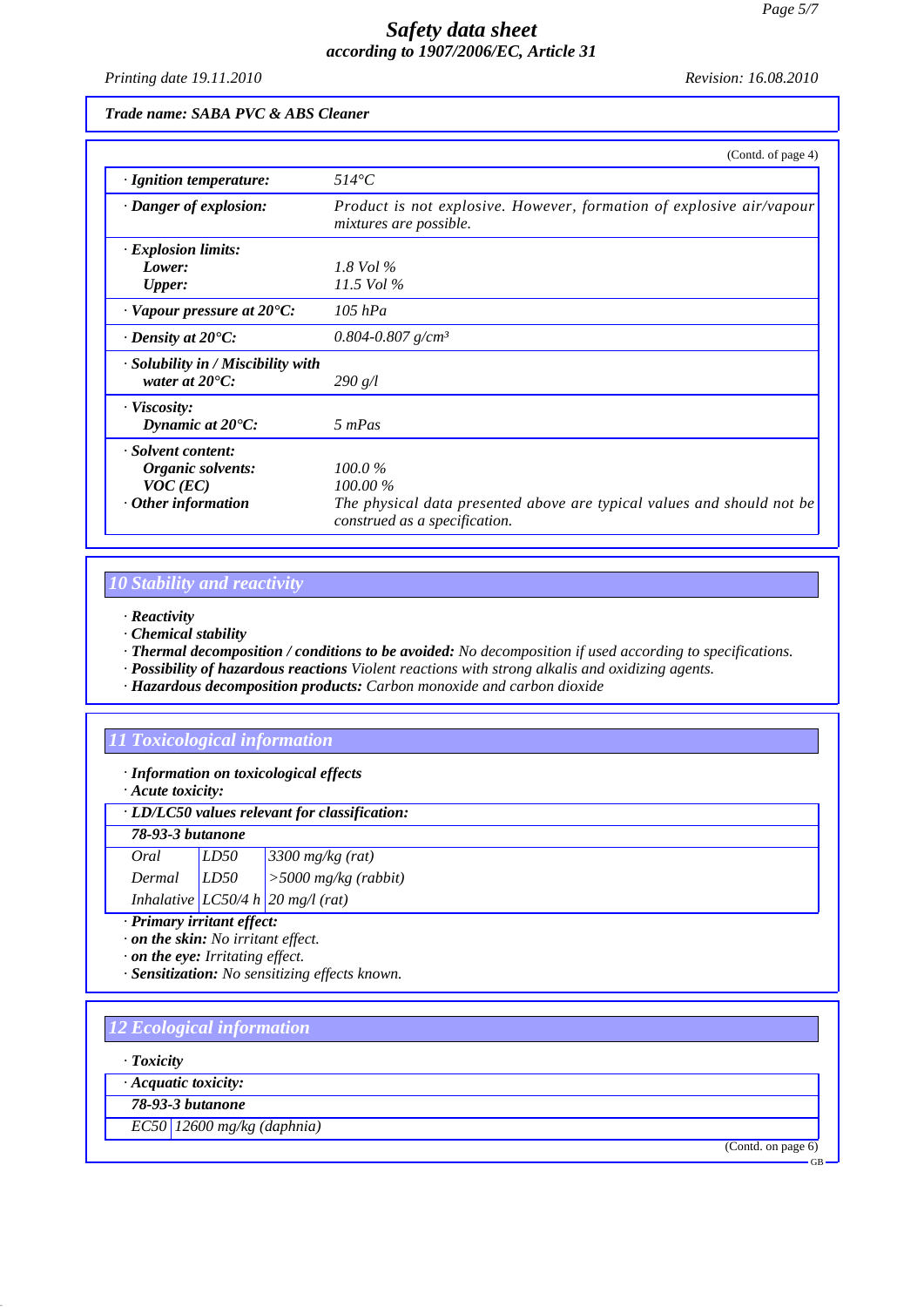*Printing date 19.11.2010 Revision: 16.08.2010*

(Contd. of page 5)

GB

#### *Trade name: SABA PVC & ABS Cleaner*

*· Additional ecological information:*

*· General notes:*

*Water hazard class 1 (German Regulation) (Assessment by list): slightly hazardous for water Do not allow undiluted product or large quantities of it to reach ground water, water course or sewage system.*

*· Results of PBT and vPvB assessment*

- *· PBT: Not applicable.*
- *· vPvB: Not applicable.*

### *13 Disposal considerations*

*· Waste treatment methods*

*· Recommendation*

*Must not be disposed together with household garbage. Do not allow product to reach sewage system.*

*· European waste catalogue*

*08 04 09\* waste adhesives and sealants containing organic solvents or other dangerous substances*

- *· Uncleaned packaging:*
- *· Recommendation: Disposal must be made according to official regulations.*

*14 Transport information*

*· Land transport ADR/RID (cross-border)*



| · ADR/RID class:                     | $3(F1)$ Flammable liquids.                                                |
|--------------------------------------|---------------------------------------------------------------------------|
| $\cdot$ Danger code (Kemler):        | 33                                                                        |
| $\cdot$ UN-Number:                   | 1193                                                                      |
| · Packaging group:                   | $_{II}$                                                                   |
| $\cdot$ Hazard label:                | 3                                                                         |
|                                      | · UN proper shipping name: 1193 ETHYL METHYL KETONE (METHYL ETHYL KETONE) |
| $\cdot$ Excepted quantities (EQ): E2 |                                                                           |
| $\cdot$ Limited quantities (LQ)      | LQ4                                                                       |
| · Tunnel restriction code            | D/E                                                                       |
| · Maritime transport IMDG:           |                                                                           |
|                                      |                                                                           |
| · IMDG Class:                        | 3                                                                         |
| · UN Number:                         | 1193                                                                      |
| · Label                              | 3                                                                         |
| · Packaging group:                   | $_{II}$                                                                   |
| · EMS Number:                        | $F-E,S-D$                                                                 |
| · Marine pollutant:                  | N <sub>O</sub>                                                            |
| · Proper shipping name:              | ETHYL METHYL KETONE (METHYL ETHYL KETONE)                                 |
|                                      | (Contd. on page 7)                                                        |